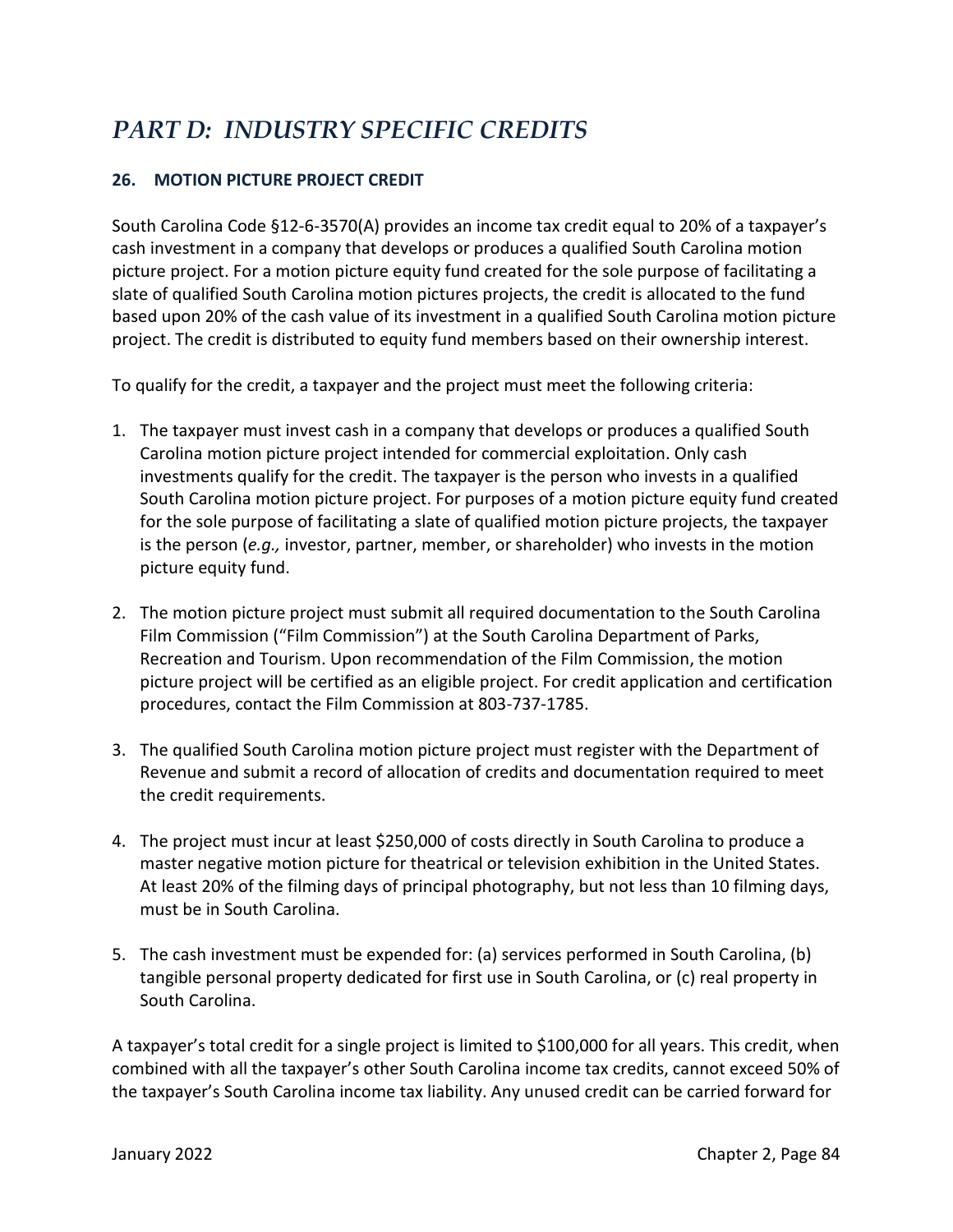15 years. The credit is earned when the cash is spent. If the motion picture project does not meet the statutory requirements within 3 years from the end of the taxpayer's tax year when the credit was first claimed, then the taxpayers who claimed the credit must increase their income tax liability in the fourth year by the amount of the credits previously claimed. The credit is claimed on Form TC-25, "Motion Picture Credits."

# **27. MOTION PICTURE PRODUCTION FACILITY CREDIT**

South Carolina Code §12-6-3570(B) provides an income tax credit equal to 20% of the taxpayer's investment in a company that constructs, converts, or equips a motion picture production facility or post-production facility in South Carolina. The total credit claimed by all taxpayers for a single motion picture production facility or post-production facility is limited to \$5 million for all years.

To qualify for the credit, a taxpayer and the project must meet the following criteria:

- 1. The taxpayer's investment is cash and/or the fair market value of real property, including any improvements. The taxpayer is the person who invests in the company that constructs, converts, or equips a qualified South Carolina motion picture production facility or postproduction facility.
- 2. Investments in cash must be expended for: (a) services performed in South Carolina, (b) tangible personal property dedicated for first use in South Carolina, or (c) real property in South Carolina. Investments in the form of real property must be in South Carolina and the facilities must be located on such property. "Real property" can also include the fair market value of a 36-month or greater lease less the fair market value of any consideration paid for the lease.
- 3. The total investment in a motion picture production facility must be at least \$2 million, excluding land costs. The total investment in a post-production facility must be at least \$1 million, excluding land costs.
- 4. Application for the credit is made to the Film Commission. Documentation must be provided to the Film Commission to confirm the total amount invested. For credit application and certification procedures, contact the Film Commission at 803-737-0498.
- 5. A taxpayer may claim the credit only one time in connection with a single motion picture production facility and only one time for a single post-production facility.

The terms "motion picture production facility" and "post-production facility" are defined in South Carolina Code §12-6-3570(F). "Motion picture production facility" means a site in this State that contains soundstages designed for the express purpose of film and television production for both theatrical and video release. Production includes, but is not limited to, motion pictures, made for television movies, and episodic television to a national or regional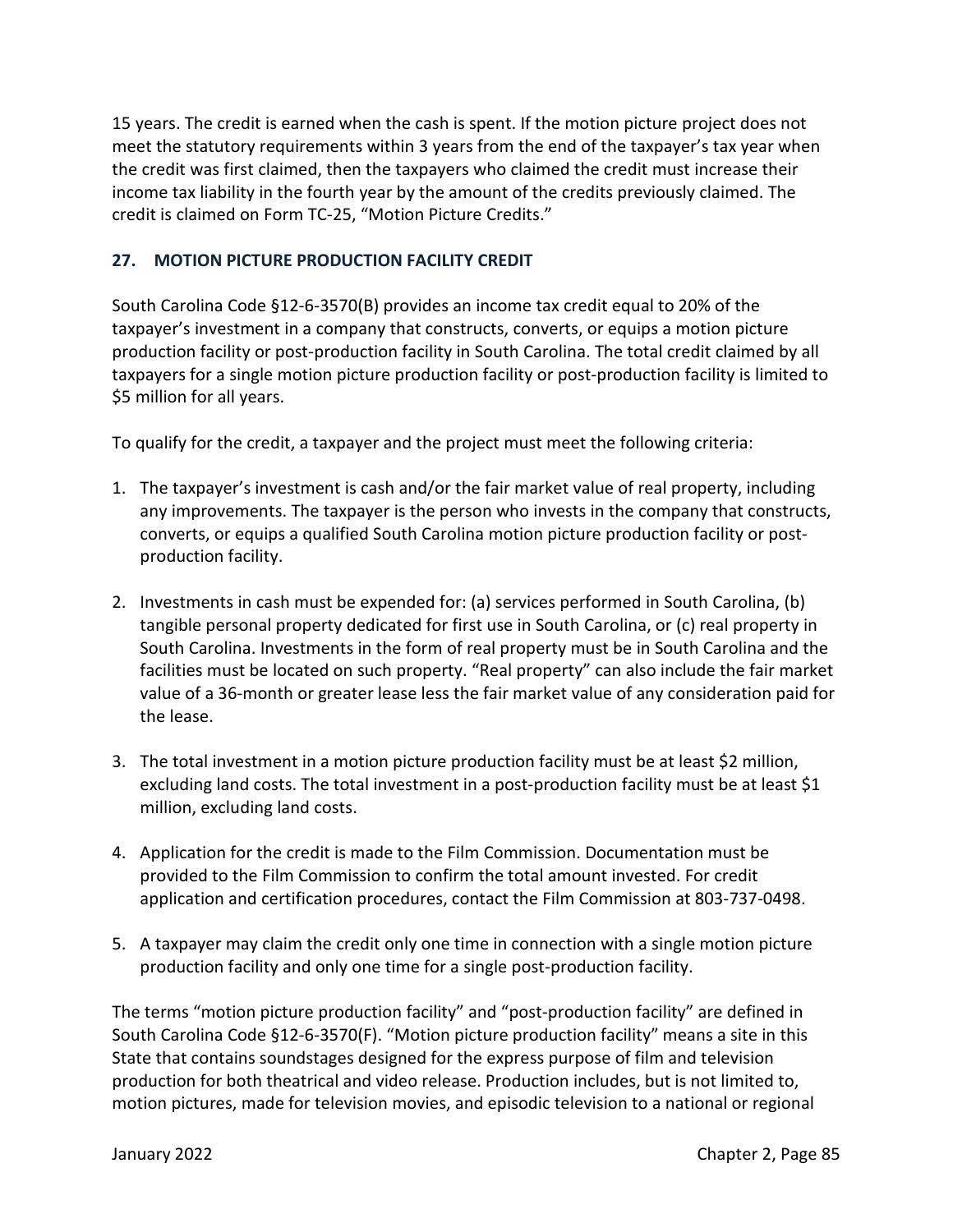audience. The motion picture production facility site must include production offices, construction shops/mills, prop and costume shops, storage areas, and parking for production vehicles, all of which complement the production needs and orientation of the overall facility purpose. The term does not include television stations, recording studios, or facilities predominately used to produce videos, commercials, training films, or advertising films.

"Post-production facility" means a site in this State designated for the express purpose of accomplishing the post production stage of film and television production for both theatrical and video release including the creation of visual effects, editing, and sound mixing. A postproduction facility site is not required to contain a soundstage or be physically located at or near soundstages.

This credit, when combined with all the taxpayer's other South Carolina income tax credits, cannot exceed 50% of the taxpayer's South Carolina income tax liability. Any unused credit can be carried forward for 15 years. The credit is earned when the cash is spent or when qualifying real property is dedicated for use as part of a motion picture production facility or postproduction facility. If, however, the motion picture production facility or post-production facility does not meet the statutory requirements within 3 years from the end of the taxpayer's tax year when the credit was first claimed, then the taxpayer must increase its income tax liability in the fourth year by the amount of the credits previously claimed. The credit is claimed on Form TC-25, "Motion Picture Credits."

See Sales and Use Tax Specific Provisions, Chapter 8, Section 17 for information on sales and use tax incentives available to the motion picture industry.

# **28. MOTION PICTURE WAGE/PAYROLL AND EXPENDITURE/SUPPLIER REBATES**

South Carolina allows certain payroll expenses and expenditures incurred in connection with filming a motion picture in South Carolina to be rebated to a motion picture production company. The terms "motion picture production company" and "motion picture" are defined in South Carolina Code §12-62-20. These definitions are:

- 1. "Motion picture production company" is a company engaged in the business of producing motion pictures intended for a national theatrical release or for television viewing.
- 2. "Motion picture" is a feature length film, video, television series, or commercial made in whole or in part in South Carolina, and intended for national theatrical or television viewing or as a television pilot produced by a motion picture production company. It does not include the production of television coverage of news and athletic events or a production produced by a motion picture production company if records, as required by 18 U.S.C. 2257, are to be maintained by that company with respect to any performer portrayed in that single media or multimedia program.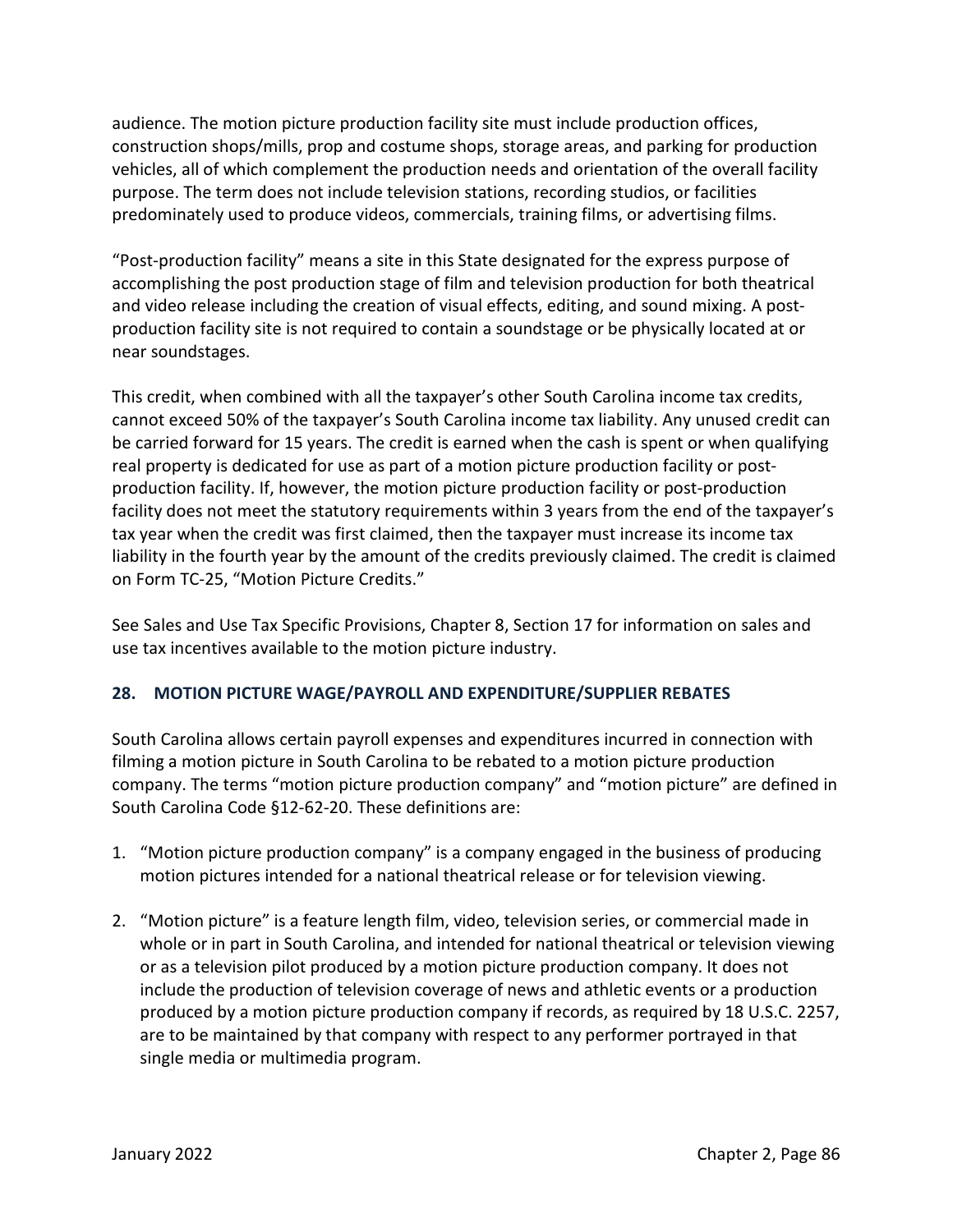#### **a. Wage/Payroll Rebate**

South Carolina Code §12-62-50 provides that the Film Commission may rebate to a qualifying and certified motion picture production company a portion of the payroll associated with the motion picture production in South Carolina. The rebate cannot exceed 20% of the total aggregate South Carolina payroll of the persons employed in connection with the production of a motion picture in South Carolina and 25% for South Carolina residents employed in connection with the motion picture.

The motion picture production company must complete an application and obtain approval as a certified production from the Film Commission. The application and certification procedures can be obtained from the Film Commission at 803-737-0498. The Film Commission administers the approval of this rebate. They have developed written guidelines concerning the rebate qualifications. A copy of the current guidelines can be obtained from the Film Commission by calling 803-737-1785.

Some of the key provisions of the wage/payroll rebate include:

- 1. The motion picture production company must incur total production costs in South Carolina of \$1 million or more during the taxable year.
- 2. South Carolina Code §12-62-20 defines "payroll" as salary, wages, or other compensation subject to South Carolina income tax withholding. It does not include the salary of an employee earning \$1 million or more per motion picture.
- 3. The total rebate for all qualifying projects is \$10 million for each state fiscal year.

Important points to remember concerning the wage/payroll rebate are listed below.

- $\blacklozenge$  An employee is an individual directly involved in the filming or post-production of a motion picture in South Carolina and who is an employee of one of the following companies that is directly involved in the filming or post-production of a motion picture in South Carolina: (1) the motion picture production company; (2) a personal services corporation retained by a motion picture production company; or (3) a payroll services or loan out company retained by a motion picture production company.
- ◆ The rebate applies to employees subject to South Carolina income tax withholding that have South Carolina income tax withheld and remitted.
- $\blacklozenge$  The rebate is available only to the motion picture production company and only after all filming in South Carolina is complete.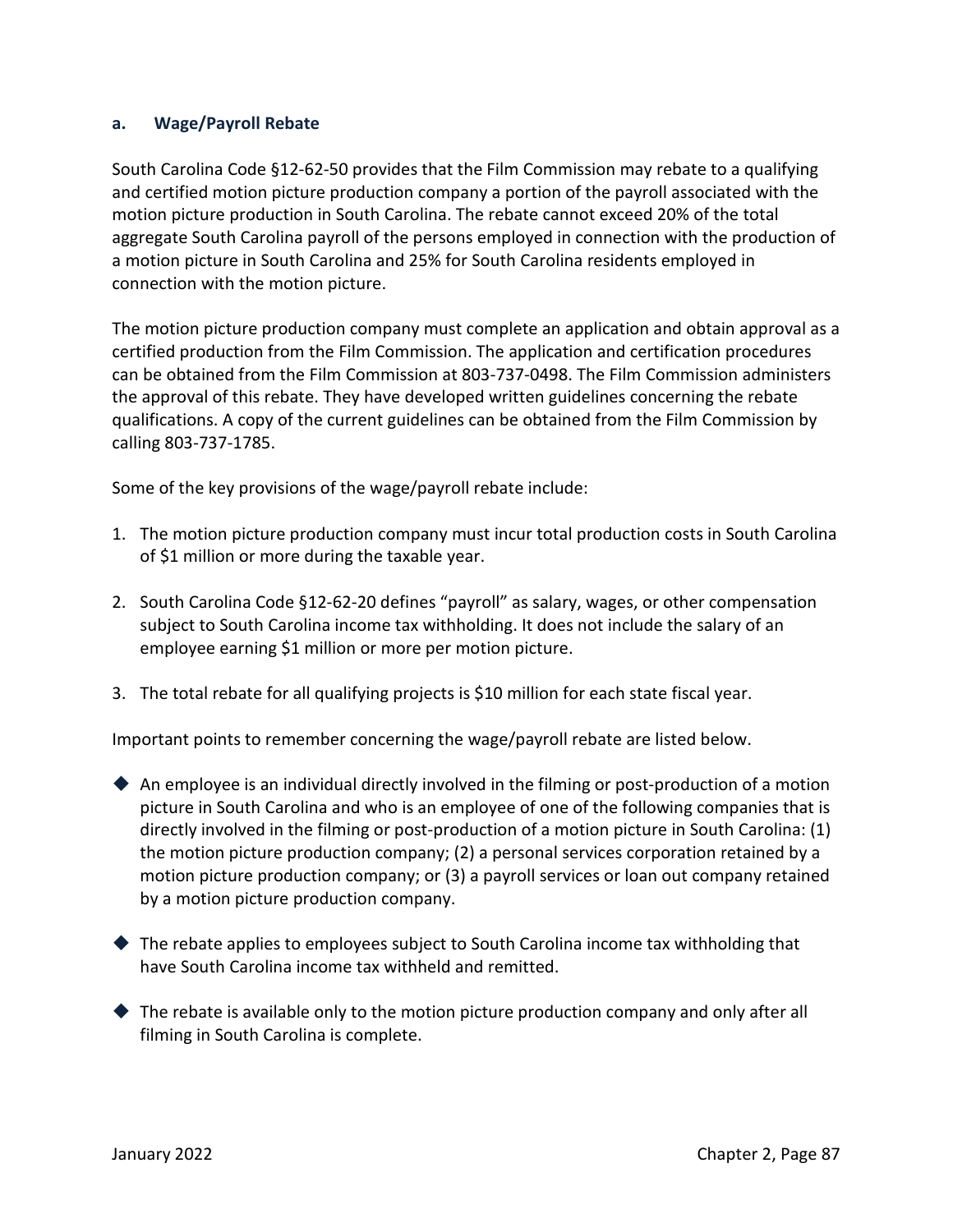- $\blacklozenge$  If a motion picture production company uses a personal services corporation, a payroll services company, or a loan out company to provide persons for the production whose payroll will be subject to the rebate, then such company must make an irrevocable assignment of its rebate to the motion picture production company. The rebate assignment must be made before filming begins in South Carolina and must be approved and certified by the Film Commission. The assignment is made on Form WH-403, "Assignment of Rebate to Motion Picture Production Company."
- After filming in South Carolina is complete, the motion picture production company must request the rebate from the Film Commission by the last day of February following the year in which the certificate of completion was obtained.

#### **b. Expenditures/Supplier Rebate**

South Carolina Code §12-62-60 provides that the Film Commission may rebate to a qualifying motion picture production company up to 30% of its expenditures made in South Carolina on a motion picture production. To qualify, the company must spend at least \$1 million in South Carolina.

The Film Commission administers the approval of this rebate. They have developed written guidelines concerning the rebate qualifications. A copy of the current guidelines can be obtained from the Film Commission by calling 803-737-1785.

Important points to remember concerning the expenditures/supplier rebate are listed below.

- $\blacklozenge$  Expenditures eligible for the wage/payroll rebate are not also eligible for this rebate.
- ◆ Only expenditures associated with a South Carolina supplier qualify.

#### **29. COMMERCIAL PRODUCTION CREDIT**

South Carolina Code §12-6-3560 allows a production company producing commercials for multi-market distribution via television networks, cable, satellite, or motion picture theaters, an income tax credit equal to 10% of its South Carolina investment in such commercials during the calendar year. Any unused credit may be carried forward for 10 years. The credit is claimed on Form TC-24, "Commercials Credit."

The following requirements apply to the credit:

1. The credit is available to a company producing an advertisement composed of moving images and words that are recorded on film, videotape, or digital medium in South Carolina. It is not available to a company producing industrial videos, television broadcasts, cable and satellite networks, or news or sporting events.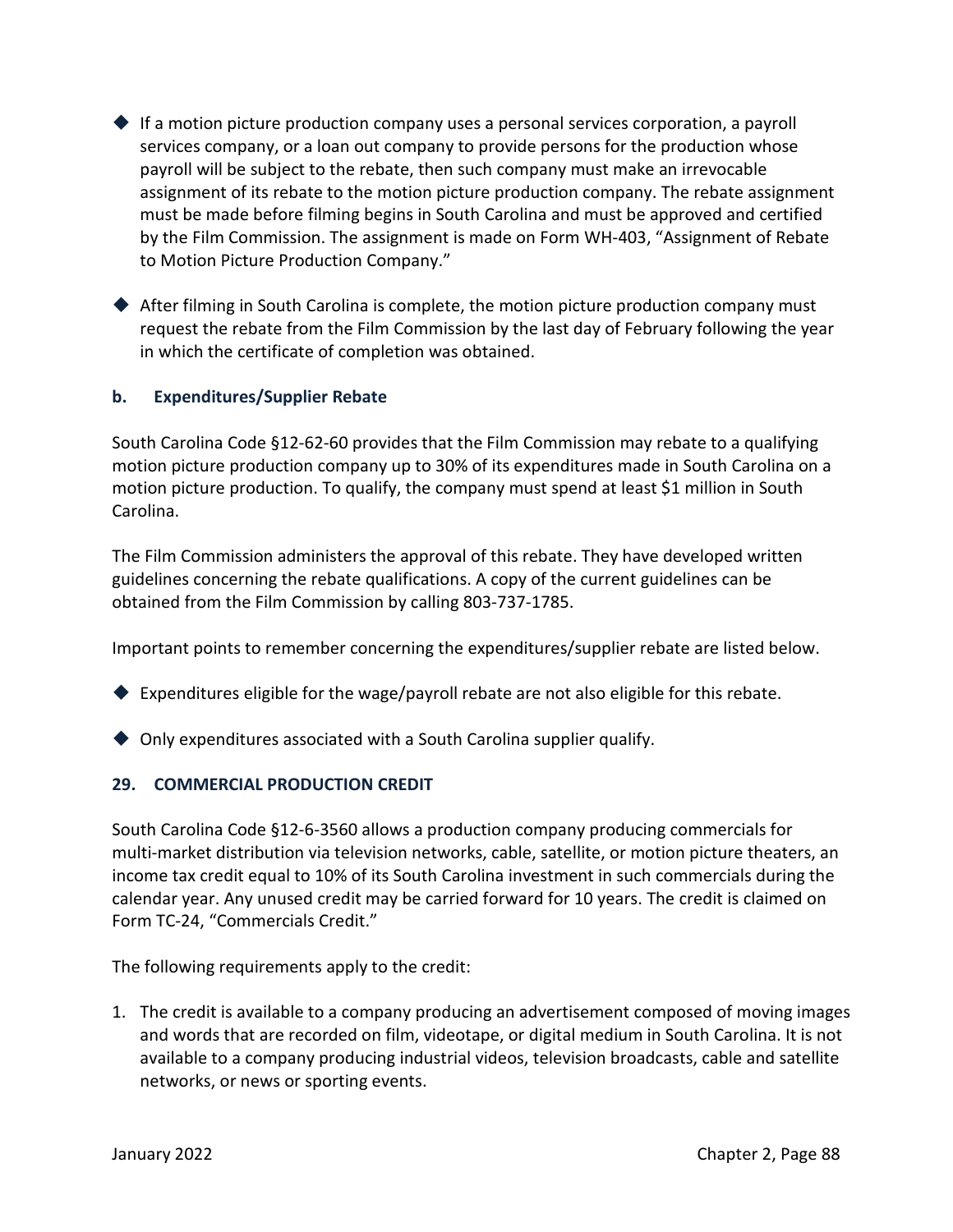- 2. The production company's total base investment in state certified commercial productions must exceed \$500,000 during the calendar year.
- 3. The production company must apply to, and obtain certification of, each production from the Film Commission. For credit application and certification procedures, contact the Film Commission at 803-737-1785.
- 4. South Carolina has \$1 million in total tax credits to disburse annually to all eligible companies. The amount disbursed is based on the order of approval of the company's application by the Film Commission. Once a company is certified, the Film Commission will notify the production company and the Department of Revenue.

# **30. MILK PRODUCER CREDIT**

South Carolina Code §12-6-3590 allows a resident taxpayer in the business of producing milk for sale a refundable income tax credit of (1) \$10,000 based on the production and sale of the first 500,000 pounds of milk sold below the production price in a calendar year and (2) an additional \$5,000 for each additional 500,000 pounds sold below the production price in a calendar year. The credit is prorated on a quarterly basis. The South Carolina Department of Agriculture determines when the USDA Class I price of fluid milk in South Carolina drops below the production price.

The Commissioner of Agriculture will certify to the Department that the producers claiming credits have met the eligibility requirements. See South Carolina Regulations 5-610 through 5- 613 for definitions, production price information, and the annual production certification process.

The credit is claimed on Form I-334, "Milk Credit."

# **31. AGRICULTURAL USE OF ANHYDROUS AMMONIA CREDIT**

South Carolina Code §12-6-3582 allows a resident taxpayer in the business of farming a refundable income tax credit equal to the amount expended to obtain the additive required to comply with South Carolina Code §44-53-375(E)(2)(a)(ii) (*i.e.,* to prevent the conversion of the active ingredient into methamphetamine, its salts, or isomers) for the agricultural use of anhydrous ammonia.

The credit is claimed on Form I-333, "Anhydrous Ammonia Additive Credit."

# **32. WHOLE EFFLUENT TOXICITY TESTING CREDIT FOR MANUFACTURING FACILITY**

South Carolina Code §12-6-3589 allows a manufacturing facility a credit against corporate income tax for 25% of the costs incurred in complying with whole effluent toxicity testing. Any unused credits may be carried forward for 10 years. The credit is claimed on Form TC-37, "Whole Effluent Toxicity Testing."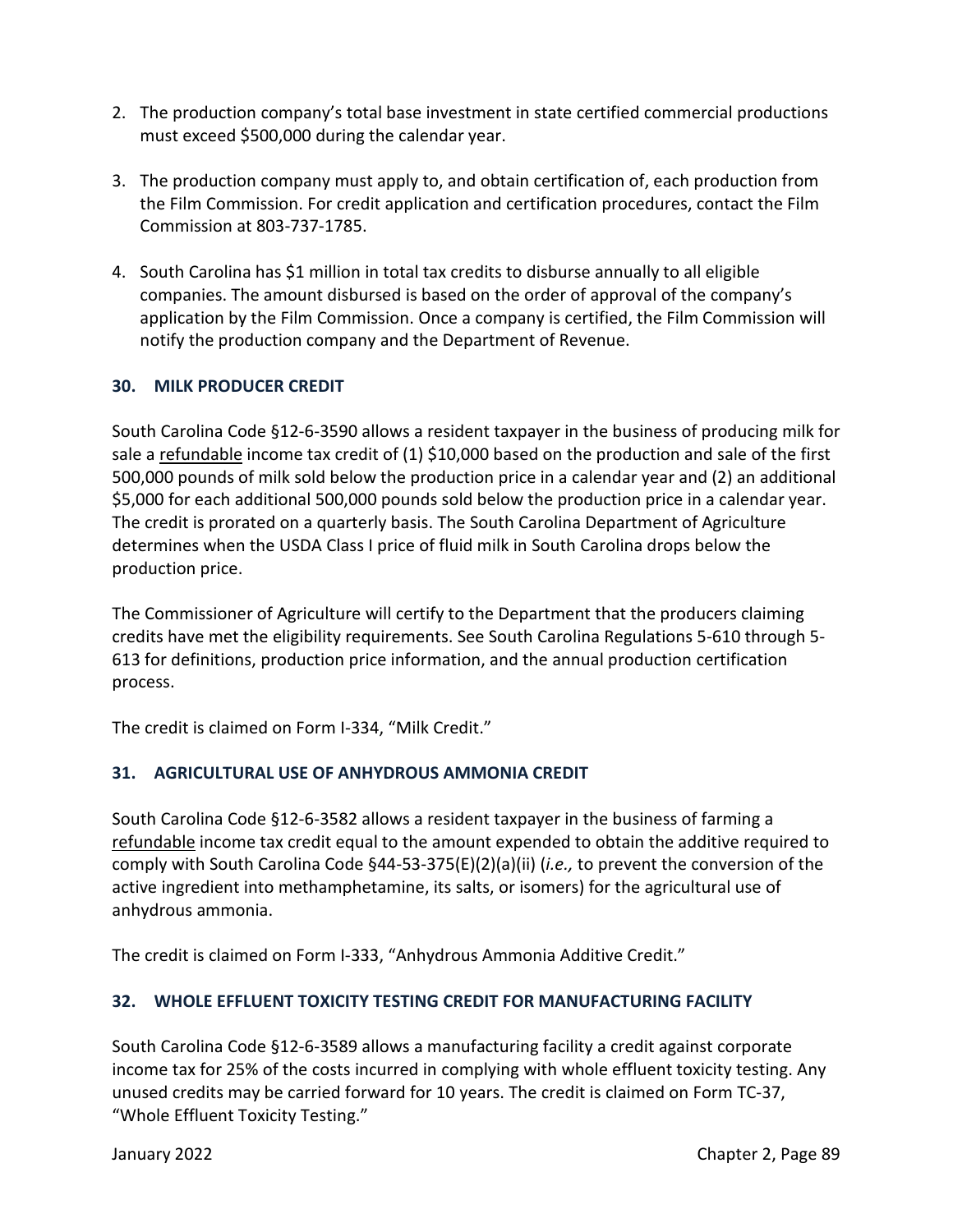### **33. SPECIAL INVESTMENT TAX CREDIT FOR RUBBER AND PLASTICS MANUFACTURERS - EXPIRED**

South Carolina Code §12-14-80 allows a qualifying taxpayer a special investment tax credit for "qualified manufacturing and productive equipment property" it places in service. To qualify for the special investment tax credit a taxpayer must be engaged in this State in an activity listed under North American Industry Classification System Section 326 (Plastics and Rubber Manufacturing) and must either:

- 1. Be employing 5,000 or more full-time workers in the State and have a total capital investment of at least \$2 billion dollars in the State and commit to investing \$500 million in capital investment in this State between January 1, 2006 and July 1, 2011; or
- 2. Commit to employing 1,200 full-time employees in this State by January 1, 2022 and commit to investing \$400 million in this State between September 1, 2011 and January 1, 2022.

Under the statute, the following terms are defined.

- (1) "Qualified manufacturing and productive equipment property" means property that satisfies the requirements of South Carolina Code  $\S$ 12-14-60(B)(1)(a),(b), and (c).
- (2) "Taxpayer" includes the taxpayer and any person that directly or indirectly, through one or more intermediaries, controls, is controlled by, or is under common control with the taxpayer. For this purpose, a person controls another person if that person holds 50% ownership interest in the other person.
- (3) "Capital investment in this State" includes property that is: (1) capitalized by the taxpayer; (2) subject to a capital lease with the taxpayer; (3) subject to an operating lease with the taxpayer.

Leased qualified manufacturing and productive equipment property shall be treated as placed in service by the taxpayer on the date the lease begins. Certain certification requirements must be met if the property subject to the special investment tax credit is leased. South Carolina Code §12-14-80(B) and (C)(2).

The special investment tax credit is equal to the aggregate amount computed based on South Carolina Code §12-14-60(A) (the regular investment tax credit). South Carolina Code §12-14- 60(C). A qualifying taxpayer must first apply the special investment tax credit along with the credit allowed under South Carolina Code §12-6-3360, the South Carolina jobs tax credit, against income tax liability. If the taxpayer has excess special investment tax credit, the taxpayer can apply the excess credit and excess jobs tax credits against withholding tax on its four quarterly withholding tax returns after the taxable year in which it applied the credit against income tax liability, except that these credits cannot offset more than 50% of the